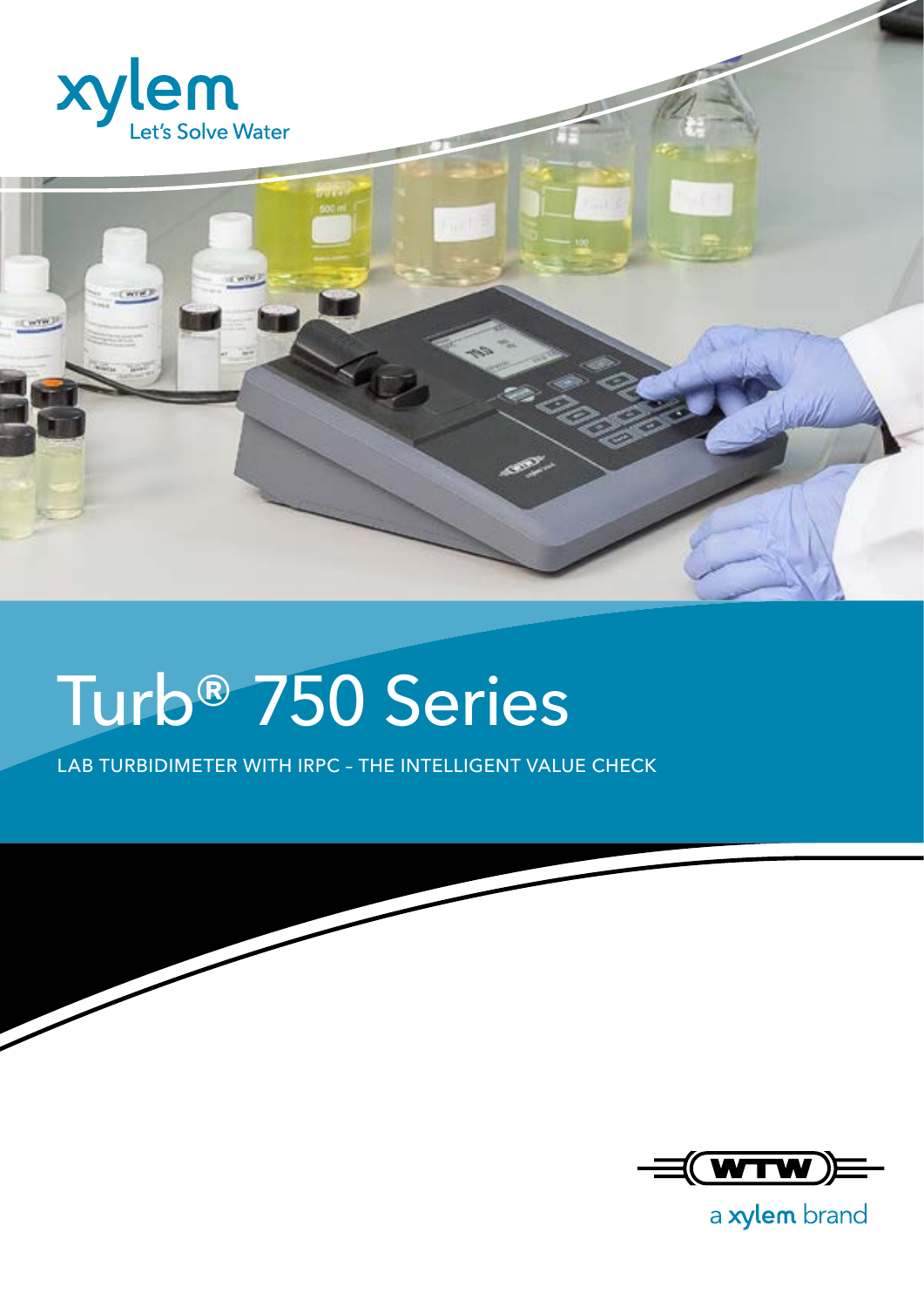# For any application:

Whether it's about pure water or reliable product quality, turbidity is often an ideal parameter to use in many applications – and maybe even in fields you have not even thought of before:

- From water\* to wine,
- From juice quality to food cleaning processes,
- From fuel to pharmaceutical,
- From industry to aquaculture.

\*) To fulfill regulations in drinking water surveillance, two instrument models are available: **Turb® 750 IR** according to DIN EN ISO 7027-1 Turb<sup>®</sup> 750 T according to US EPA 180.1

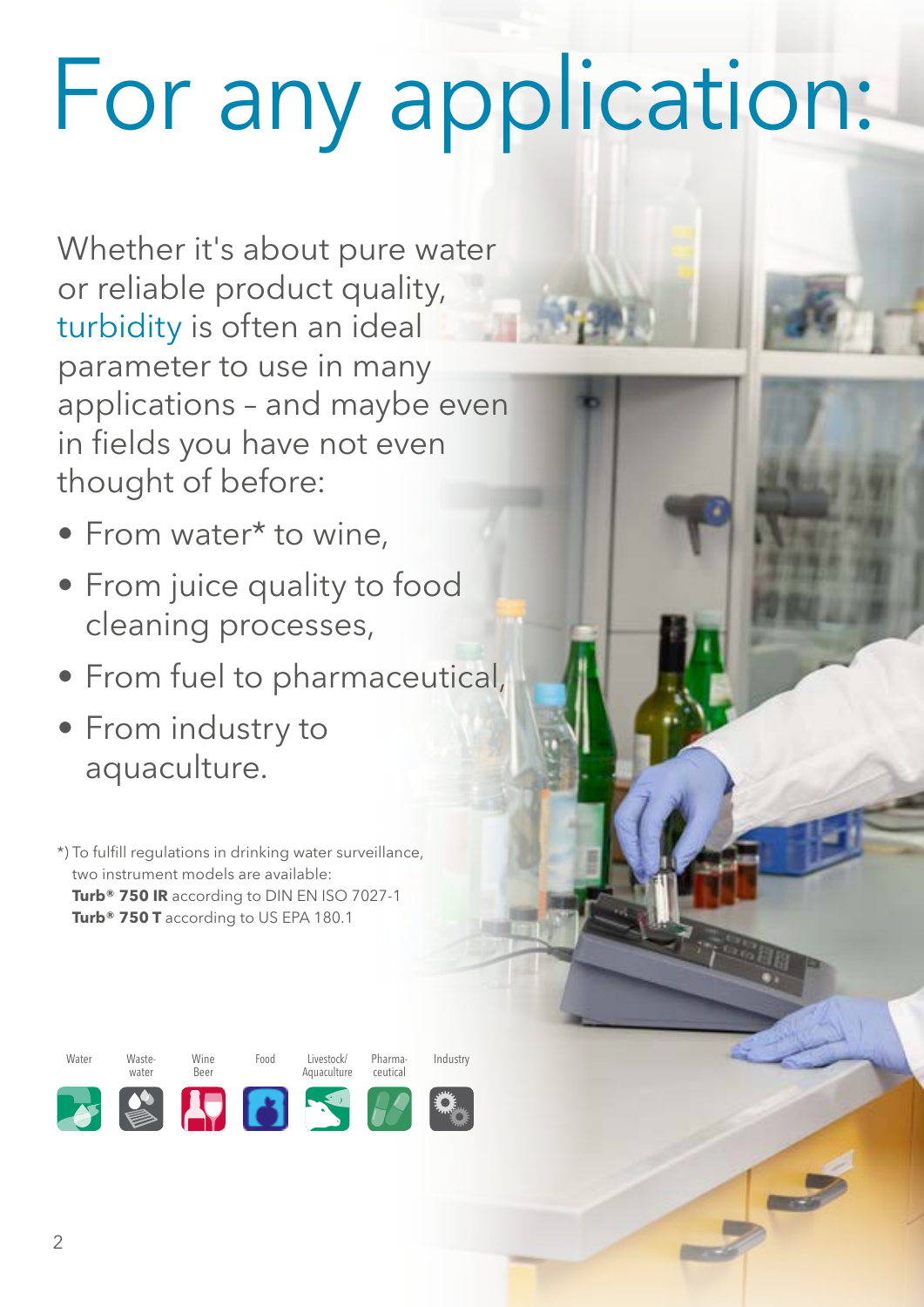## Results you can trust

We make possible what the scattering properties of water allow: A highly precise turbidity measurement between 0–1100 FNU/ NTU with automatic switch of measurement range providing the most technically accurate result possible!

The Turb® 750 Series turbidimeters assist you with sophisticated optics, eliminating uncertainty by means of a light trap and our IRPC procedure (see below for definition).



Measurement with automatic range adaption

## A "stable" value must be a correct value

Particles in a solution are in motion and do not stop for the measurement. With the **I**ntelligent **R**eproducibility and **P**lausibility **C**heck (IRPC) procedure, quick multiple measurings with subsequent evaluation and elimination of outliers are performed. The result is "frozen" and shown as a stable reading.

This way, IRPC secures correct and repeatable results.

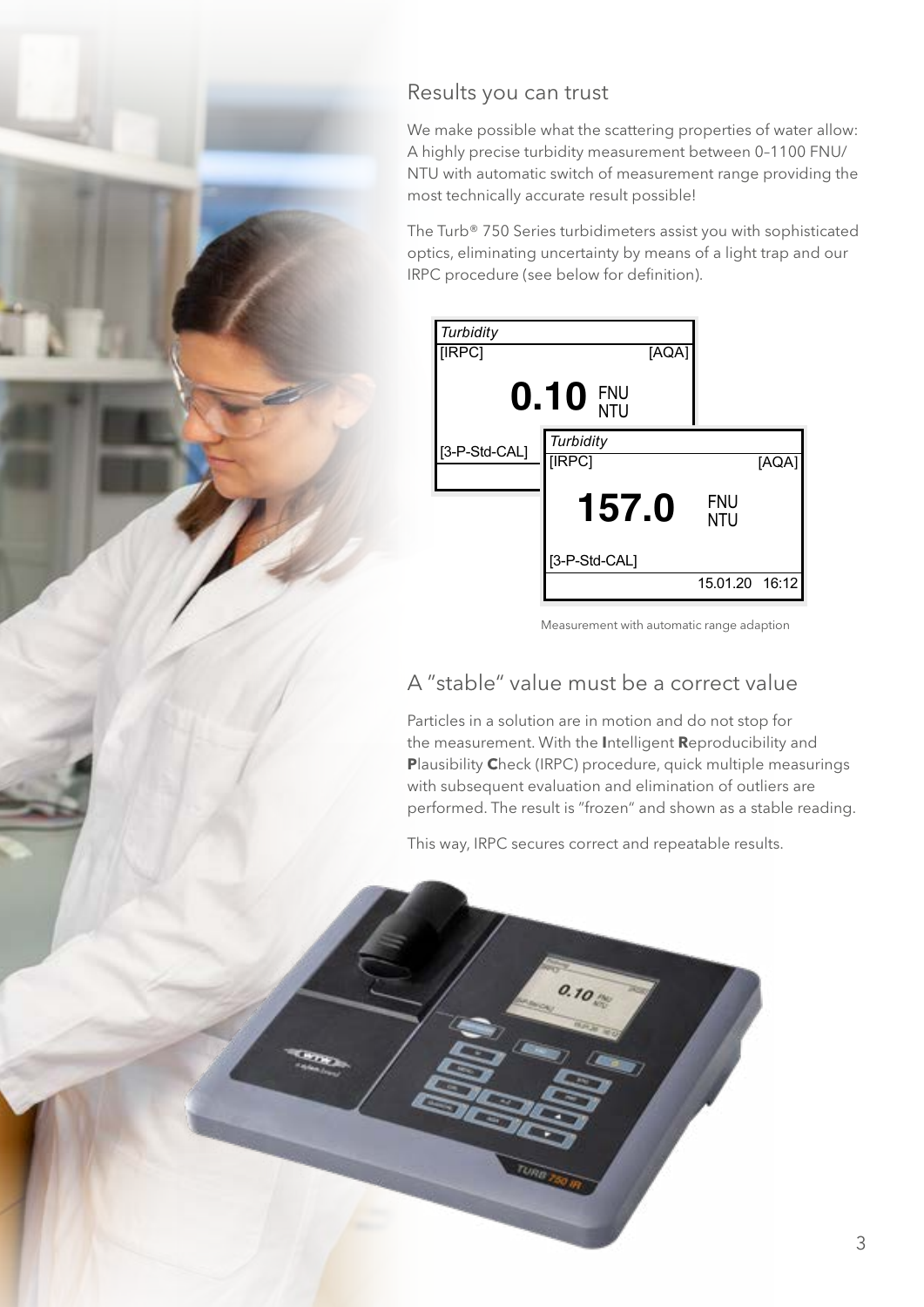## Calibration with AMCO Clear® standards

Turb® 750 Series is supported by calibration with the proven AMCO Clear® Standards and the use of an optimal measurement window from the vials. A calibration kit for 3-point calibration is supplied with the meter. The following menu-guided calibration functions are available:

- Default 3-point calibration
- Flexible calibration with 2–5 user-defined calibration points
- QuickCAL: 1-point calibration
- Setting of calibration interval
- Storage of calibration protocol

## Advantages of AMCO Clear® Standards

AMCO Clear® Standards are made from polymer microspheres and provide a superior level of accuracy and precision:

- Long-term stability without drift (unlike formazine)
- Accurate to 1% lot-to-lot
- Optimized for the respective optics
- Traceable to formazine
- Environmentally friendly and non-toxic
- Easy-to-use

A successful calibration with AMCO Clear® standards is essential to obtain precise and reproducible results on the Turb® 750.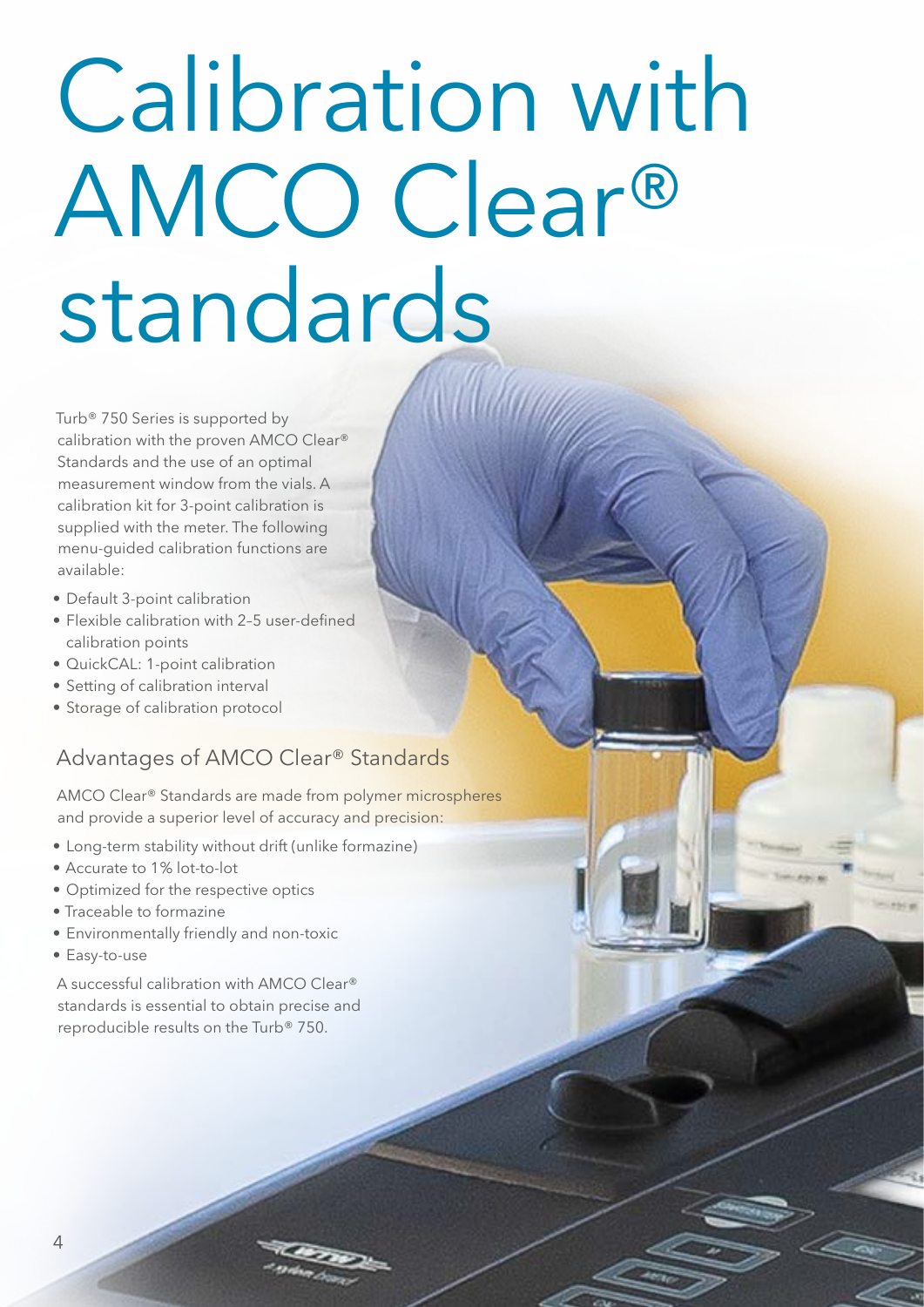## Reliable results with AQA

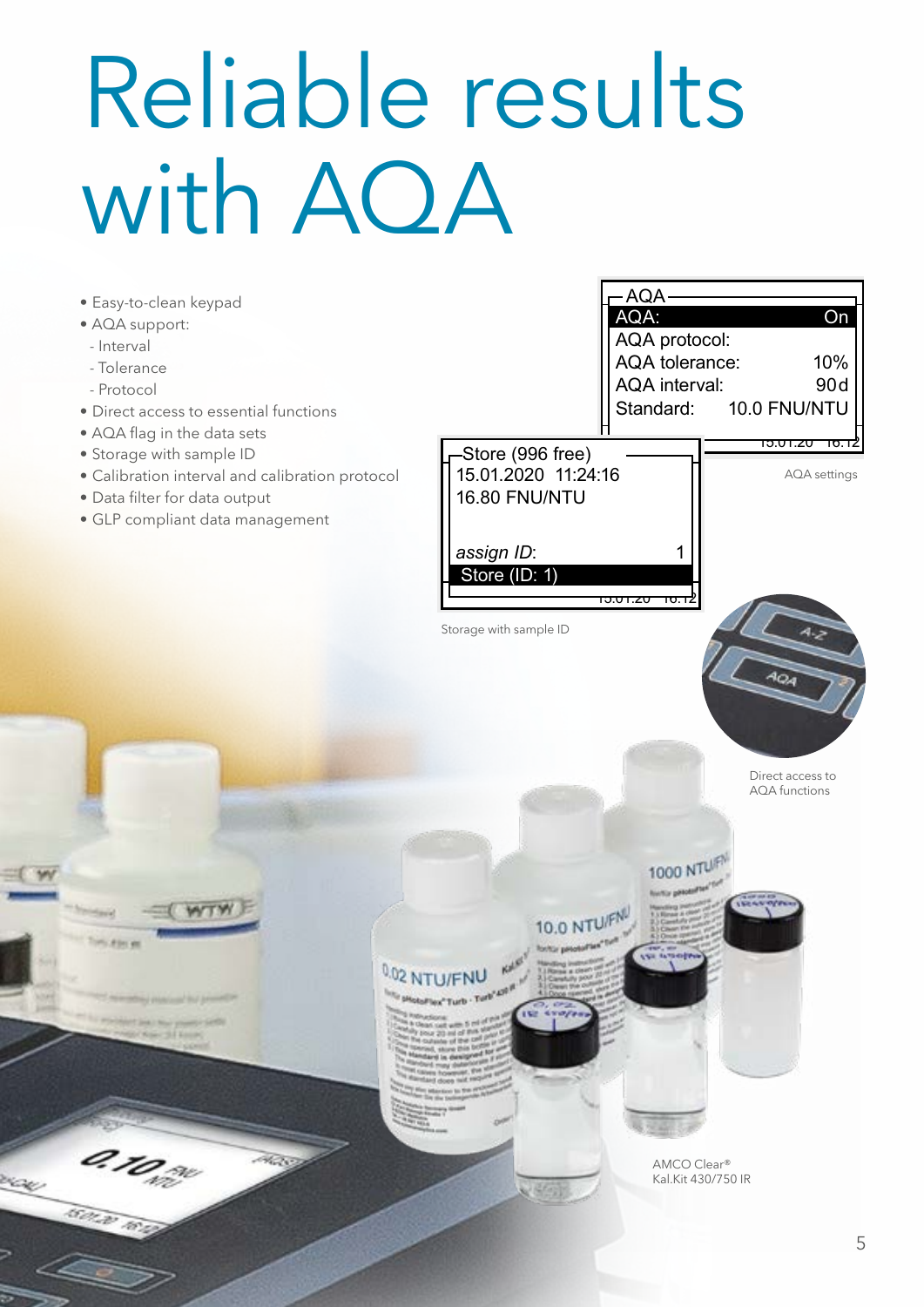## Data management with Turb<sup>®</sup> Data

OLE MAIO

xylem

xylem

Measured values are stored as data sets with the associated calibration protocol. sample ID and AQA informations.

The data output can be done either via printer or hyperterminal by pressing the print key or, more easily, with the supplied PC software Turb® Data:

- GLP compliant data transfer
- Instrument recognition via serial number
- User name input
- Output in CSV format
- Data export to Excel
- Data import into LIMS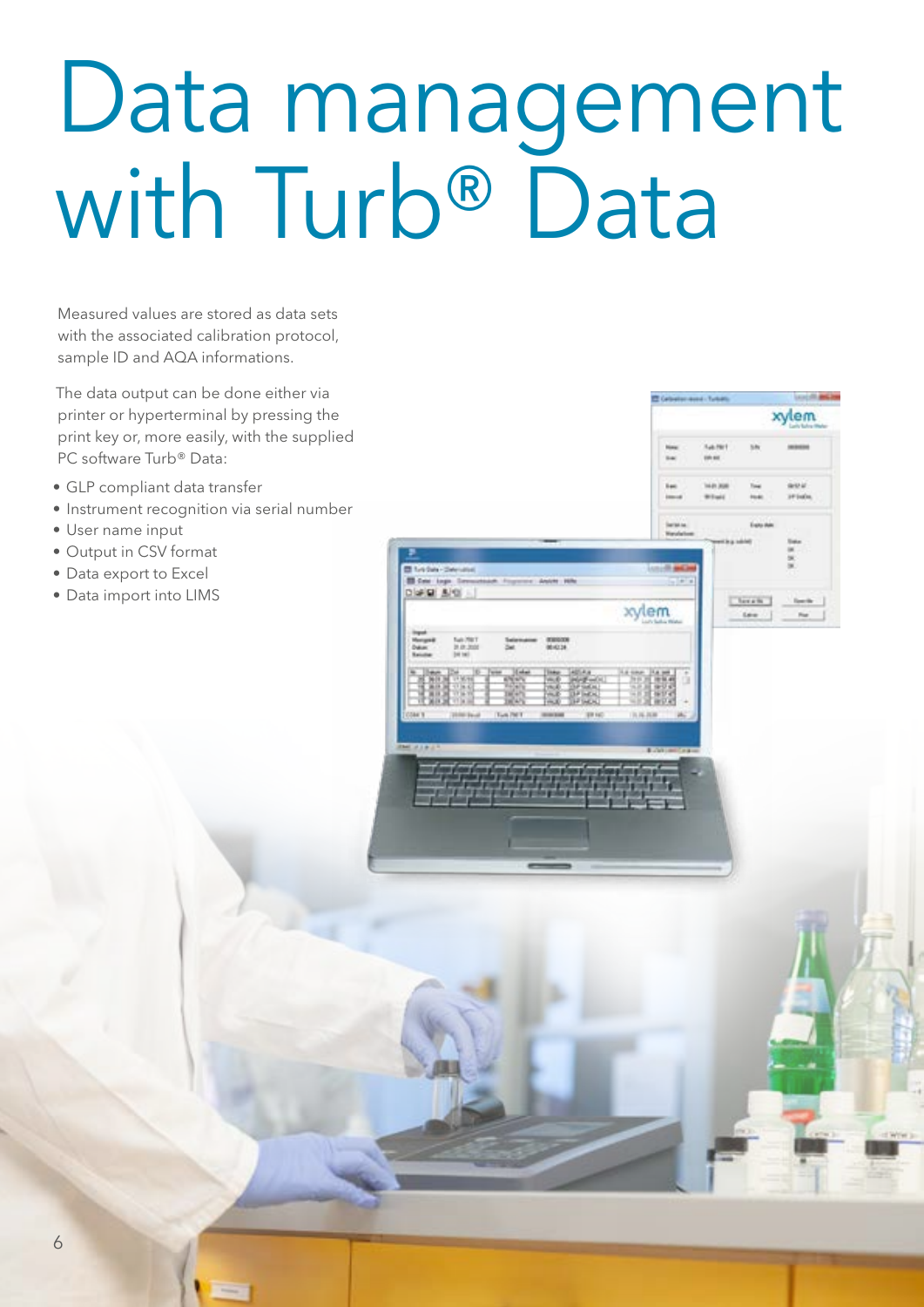## Technical Data

| <b>Instrument model</b>                          | Turb <sup>®</sup> 750 IR                                                                                                                                                                                                                                                                                  | Turb <sup>®</sup> 750 T                                                |
|--------------------------------------------------|-----------------------------------------------------------------------------------------------------------------------------------------------------------------------------------------------------------------------------------------------------------------------------------------------------------|------------------------------------------------------------------------|
| <b>Measuring standards</b>                       | <b>DIN EN ISO 7027-1</b>                                                                                                                                                                                                                                                                                  | <b>US EPA 180.1</b>                                                    |
| <b>Light source</b>                              | Infrared LED                                                                                                                                                                                                                                                                                              | White light Tungsten filament lamp                                     |
| <b>Measuring mode</b>                            | Nephelometric (90° scattered light)                                                                                                                                                                                                                                                                       |                                                                        |
| <b>Display</b>                                   | Backlit graphics display, 160 x 104 Pixels                                                                                                                                                                                                                                                                |                                                                        |
| <b>Keypad</b>                                    | Easy-to-clean foil keypad with alphanumeric entry option                                                                                                                                                                                                                                                  |                                                                        |
| <b>Measuring range</b>                           | 0-1100 FNU/NTU                                                                                                                                                                                                                                                                                            | 0-1100 NTU                                                             |
| <b>Units</b>                                     | FNU/NTU                                                                                                                                                                                                                                                                                                   | <b>NTU</b>                                                             |
| <b>Resolution</b>                                | 0.01 FNU/NTU in the range 0.00-9.99 FNU/NTU<br>0.1 FNU/NTU in the range 10-99.99 FNU/NTU<br>1 FNU/NTU in the range 100-1100 FNU/NTU                                                                                                                                                                       |                                                                        |
| <b>Accuracy</b>                                  | 0.01 FNU/NTU or $\pm$ 2% of reading                                                                                                                                                                                                                                                                       | 0.01 NTU or $\pm$ 2% of reading,<br>$\pm$ 3% in the range 500-1100 NTU |
| <b>Repeatability</b>                             | $< 0.5\%$ of reading                                                                                                                                                                                                                                                                                      | < 1% of reading                                                        |
| <b>Reading mode</b>                              | Measurement with Intelligent Reproducibility and Plausibility Check (IRPC) procedure,<br>rapid settlement samples supported by fast response time and IRPC.                                                                                                                                               |                                                                        |
| <b>Response time</b>                             | 4 sec                                                                                                                                                                                                                                                                                                     | 7 sec                                                                  |
| <b>Calibration - options</b>                     | Default 3 points standard calibration, flexible calibration with 2-5 user defined calibration points, QUICKCal                                                                                                                                                                                            |                                                                        |
| <b>Calibration protocol and interval setting</b> | yes/yes                                                                                                                                                                                                                                                                                                   |                                                                        |
| <b>AQS-Support</b>                               | Calibration protocol, AQA flag, cal flag                                                                                                                                                                                                                                                                  |                                                                        |
| Data storage                                     | 2500 data sets with cal protocol, AQA flag                                                                                                                                                                                                                                                                |                                                                        |
| <b>Sample Identification</b>                     | Alphanumeric entry via keypad                                                                                                                                                                                                                                                                             |                                                                        |
| Firmware update                                  | via USB                                                                                                                                                                                                                                                                                                   |                                                                        |
| <b>Interface</b>                                 | RS 232, USB, printer via PC or RS232                                                                                                                                                                                                                                                                      |                                                                        |
| <b>Storage condition instrument</b>              | $-25+65$ °C (13149 °F)                                                                                                                                                                                                                                                                                    |                                                                        |
| <b>Operating temperature range</b>               | $+5+55$ °C (41131 °F)<br>$+5+40$ °C (41104 °F) with power plug connected                                                                                                                                                                                                                                  |                                                                        |
| <b>GLP-compliant PC software</b>                 | Turb <sup>®</sup> Data                                                                                                                                                                                                                                                                                    |                                                                        |
| Dimensions (H x W x D)                           | ca. 290 x 190 x 80 mm (11.42 x 7.48 x 3.15 inches)                                                                                                                                                                                                                                                        |                                                                        |
| Weight                                           | $1.1$ kg                                                                                                                                                                                                                                                                                                  |                                                                        |
| <b>Calibration standards</b>                     | Cal.Kit for 3-P standard calibration: long-term stable polymer AMCO® Clear standards,<br>0.02 - 10.0 -1000 FNU/NTU                                                                                                                                                                                        |                                                                        |
| Vials, sample volume                             | 28 mm diameter vials, min. volume 15 ml, borosilicate glass, phenolic resin cap, PTFE-coated<br>rubber seal. No silicon oil required to cover scratches for measurement procedure!                                                                                                                        |                                                                        |
| <b>Sample conditions</b>                         | Sample temperature < 70 °C (158 °F)                                                                                                                                                                                                                                                                       |                                                                        |
| <b>Power supply</b>                              | Wide range power supply with plugs for Euro, US, UK and Australia                                                                                                                                                                                                                                         |                                                                        |
| <b>Certificates</b>                              | <b>CE</b>                                                                                                                                                                                                                                                                                                 |                                                                        |
| <b>Delivery scope</b>                            | Lab turbidimeter Turb® 750 IR/T, four 1.5 V AA type batteries, wide range power supply, cable USB-A<br>to USB-B mini, six empty 28 mm vials, cap labels for orientation marking, Cal.Kit Turb® 430/750 IR<br>or T, cloth, quick quide, compact operation manual, CD-ROM with extended manual, CD-ROM with |                                                                        |

## Ordering Information

| <b>Model</b>                           | <b>Description</b>                                                                                                                                                                                                                                                         | Order No. |
|----------------------------------------|----------------------------------------------------------------------------------------------------------------------------------------------------------------------------------------------------------------------------------------------------------------------------|-----------|
| Lab turbidimeters                      |                                                                                                                                                                                                                                                                            |           |
| <b>Turb 750 IR</b>                     | Turb <sup>®</sup> 750 IR lab turbidimeter with infra red LED according to DIN EN ISO 7027-1, sin-<br>gle instrument with calibration standards set (0.02 - 10.0 - 1000 FNU/NTU), universal<br>power supply 90-250 VAC, six empty vials, PC software Turb <sup>®</sup> Data | 600120    |
| <b>Turb 750 T</b>                      | Turb <sup>®</sup> 750 T lab turbidimeter with Tungsten white light according to US EPA 180.1,<br>single instrument with calibration standards set (0.02-10.0-1000 NTU), univer-<br>sal power supply 90-250 VAC, six empty vials, PC software Turb <sup>®</sup> Data        | 600130    |
| <b>Turbidity calibration standards</b> |                                                                                                                                                                                                                                                                            |           |
| Kal.Kit Turb <sup>®</sup> 430/750 IR   | Calibration standards set for Turb® 430 IR, Turb® 750 IR and photoFlex® Turb:<br>0.02 - 10.0 - 1000 FNU/NTU                                                                                                                                                                | 600560    |
| Kal.Kit Turb <sup>®</sup> 430/750 T    | Calibration standards set for Turb® 430 T and Turb® 750: 0.02 - 10.0 - 1000 NTU                                                                                                                                                                                            | 600561    |

Turb® Data PC software, inspection protocol